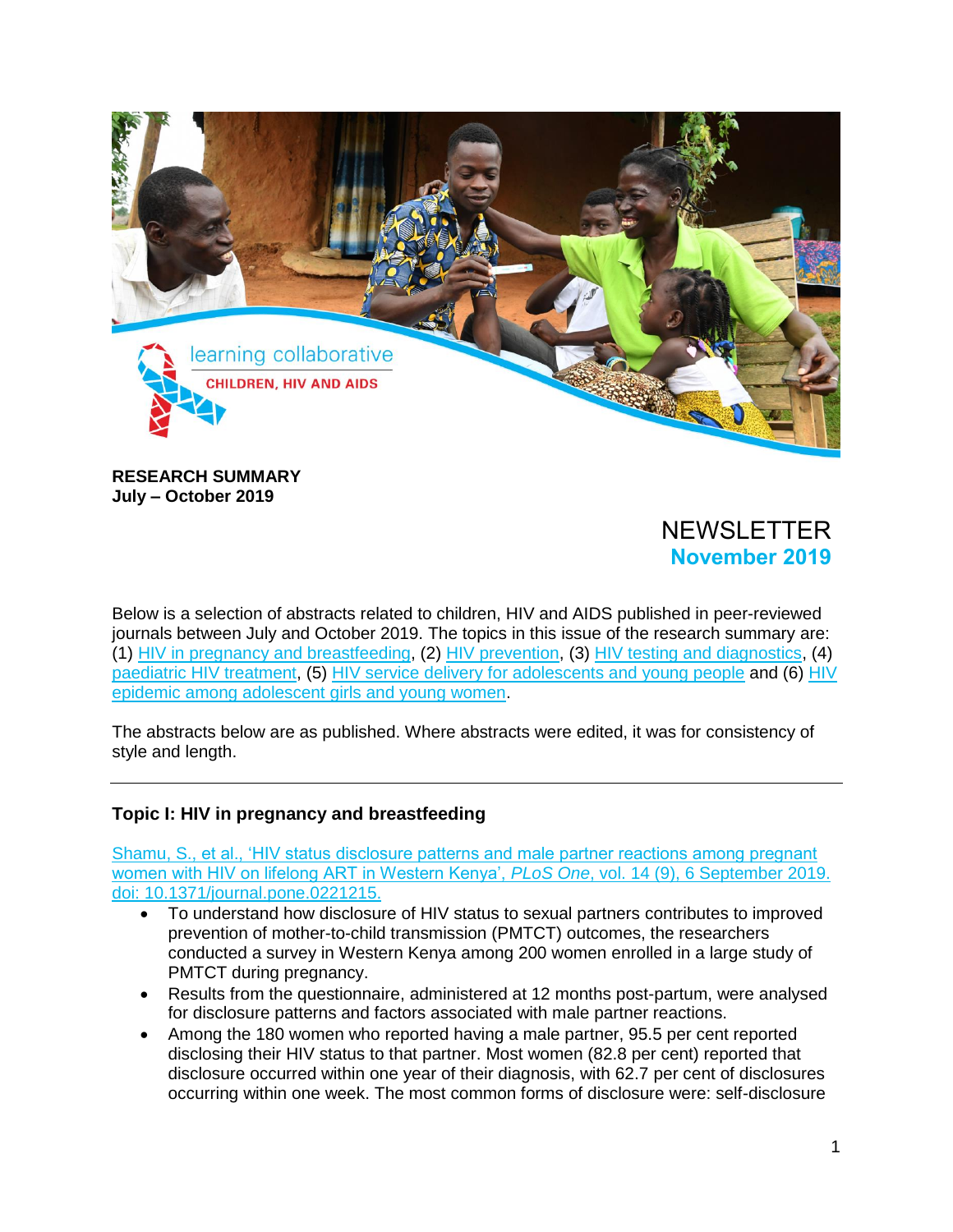(55.4 per cent), disclosure during the couple's HIV testing and counselling (31.5 per cent) or disclosure at an antenatal care visit (7.7 per cent).

- Most (87.5 per cent) of the women reported that male partner reactions to their HIV status disclosure were positive. Those with negative reactions reported their partners were confused, were annoyed or threatened to leave. However, there were no reports of intimate partner violence or ended relationships.
- While the small sample size limited analysis of the types of disclosure patterns, disclosure via the couple's HIV testing and counselling in this cohort was associated with a positive male partner reaction compared to individual disclosure (adjusted odds ratio [aOR] 20.2, 95 per cent confidence interval [95% CI] 1.8–221.4). Those in concordant HIV-status partnerships were more likely to have a positive reaction (aOR. 6.7, 95% CI 1.7–26.6), and women experiencing frequent verbal partner violence were less likely to report a positive response (aOR 0.21, 95% CI 0.1–0.8).

#### Fairlie, [L., et al., 'Inclusion of pregnant women in antiretroviral drug research: what is needed to](https://www.ncbi.nlm.nih.gov/pubmed/31529598)  move forwards?', *[Journal of the International AIDS Society](https://www.ncbi.nlm.nih.gov/pubmed/31529598)*, vol. 22 (9), 16 September 2019. doi: [10.1002/jia2.25372.](https://www.ncbi.nlm.nih.gov/pubmed/31529598)

- The authors of this commentary urge a formalized approach to including pregnant women in antiretroviral drug research. "To adequately ascertain drug safety and efficacy, drug trials need to include participants from all groups likely to receive the medication following approval," they write. "Pregnant women, however, are mostly excluded from trials, and women participating are often required to use highly effective contraception and taken off study product if they conceive."
- The article focuses on antiretrovirals and recommends an approach to understand pregnancy risk profiles of medicines by systematically stratifying the clinical trial population. The authors note that this can be done through research with non-pregnant women, opportunistic studies among women who become pregnant during a clinical trial or within routine clinical treatment, clinical trials with pregnant women concurrent with phase II/III trials in non-pregnant adults or surveillance for outcomes in pregnant women and their infants.
- Each step can be enabled by clear criteria from international and local regulatory bodies on progression through study phases, standardized protocols for collecting relevant data, collaborative data sharing, pregnancy outcomes surveillance systems supported by committed funding.

#### [Wedderburn, C.J., et al. 'Neurodevelopment of HIV-exposed uninfected children in South Africa:](https://doi.org/10.1016/S2352-4642(19)30250-0)  [outcomes from an observational birth cohort study',](https://doi.org/10.1016/S2352-4642(19)30250-0) *The Lancet Child & Adolescent Health*, vol. [3 \(11\), November 2019. doi:10.1016/S2352-4642\(19\)30250-0](https://doi.org/10.1016/S2352-4642(19)30250-0)

- HIV infection is known to cause child developmental delay but the effects of HIV exposure on child development in children uninfected are unclear. The researchers of this birth cohort study compared the neurodevelopmental outcomes of HIV-exposed uninfected and HIV-unexposed children during the first two years of life through community-based clinics in Paarl, South Africa.
- Developmental assessments on the Bayley Scales of Infant and Toddler Development, third edition (BSID-III), were done in 260 randomly selected children (61 HIV-exposed uninfected, 199 HIV-unexposed) at 6 months and in 732 children (168 HIV-exposed uninfected, 564 HIV-unexposed) at 24 months. All HIV-exposed uninfected children were exposed to maternal antiretroviral therapy (ART).
- BSID-III outcomes did not significantly differ between HIV-exposed uninfected and HIVunexposed children at 6 months. At 24 months, HIV-exposed uninfected children scored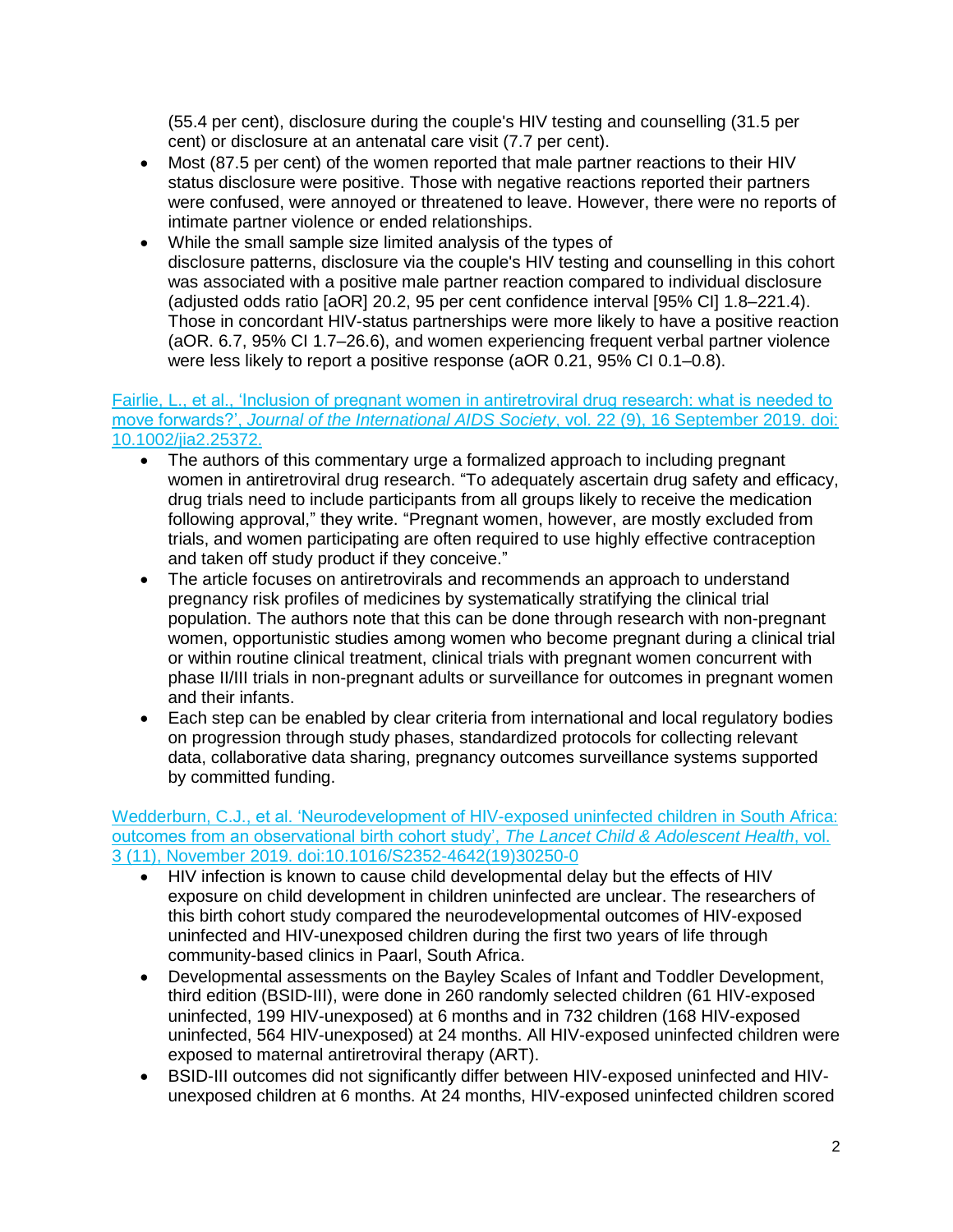lower than HIV-unexposed children for receptive language and expressive language, but differences between the two groups in cognitive, fine motor and gross motor domain scores were not significant. The proportions of HIV-exposed uninfected children with developmental delays were higher than those of HIV-unexposed children for receptive language (aOR 1.96, 95% CI 1.09–3.52) and expressive language (aOR 2.14, 95% CI 1.11–4.15).

• Uninfected children exposed to maternal HIV infection and maternal ART in this cohort had increased odds of receptive and expressive language delays at two years of age. Further long-term work is needed to understand developmental outcomes of HIVexposed uninfected children.

[Shava, E., et al., 'Brief Report: High Rates of Adverse Birth Outcomes in HIV and Syphilis](https://www.ncbi.nlm.nih.gov/pubmed/31295173)  Coinfected Women in Botswana', *[Journal of Acquired Immune Deficiency Syndromes](https://www.ncbi.nlm.nih.gov/pubmed/31295173)*, vol. 81 [\(5\), 15 August 2019. doi: 10.1097/QAI.0000000000002082.](https://www.ncbi.nlm.nih.gov/pubmed/31295173)

- This study aimed to understand the combined impact of HIV and syphilis on birth outcomes among pregnant women in Botswana. Of the 76,466 women enrolled in the study, 27 per cent (20,520) were HIV-positive and 1 per cent (697) had a positive syphilis test, including 261 women who were coinfected. Outcomes studied included stillbirth, preterm delivery, low birth weight and in-hospital neonatal death.
- Stillbirth occurred in 5.8 per cent of coinfected women, compared with 1.9 per cent of those with neither HIV or syphilis, 3.4 per cent of women with HIV alone and 3.7 per cent of women with syphilis alone. Low birth weight occurred in 24.1 per cent of coinfected women, compared with 12.1 per cent of women with neither infection, 20 per cent of those with HIV alone and 14.6 per cent of women with syphilis alone.
- Notably, through the study period from 2008 to 2016, the proportion of women with syphilis remained constant at around 1 per cent but HIV-syphilis coinfection declined from 45 to 27 per cent.

Goga, [A.E., et al., 'What will it take for the Global Plan priority countries in Sub-Saharan Africa](https://www.ncbi.nlm.nih.gov/pubmed/31526371)  [to eliminate mother-to-child transmission of HIV?',](https://www.ncbi.nlm.nih.gov/pubmed/31526371) *BMC Infect Diseases,* vol. 19 (1), 16 [September 2019. doi: 10.1186/s12879-019-4393-5.](https://www.ncbi.nlm.nih.gov/pubmed/31526371)

- This paper synthesizes the characteristics of the first four countries validated for the elimination of mother-to-child transmission of HIV (EMTCT) and the 21 Global Plan priority countries located in sub-Saharan Africa. The researchers considered what drives MTCT in the 21 Global Plan priority countries in sub-Saharan Africa.
- A literature review was conducted to obtain global- and national-level information on current HIV-related contexts and health system characteristics of the first four EMTCTvalidated countries and the 21 priority countries. Additionally, key global experts working on EMTCT were contacted to obtain clarification on published data.
- The researchers applied three theories to understand and explain the differences between EMTCT-validated and non-validated countries. Structural equation modelling and linear regression were used to explain associations between infant HIV exposure, access to ART and two outcomes: (1) rate of MTCT and (2) number of new paediatric HIV infections per 100,000 live births (paediatric HIV case rate).
- Overall, EMTCT-validated countries had lower HIV prevalence, lower rates of breastfeeding and fewer challenges around leadership, governance within the health sector or country, infrastructure and service delivery compared with the Global Plan priority countries. Although by 2016 EMTCT-validated countries and Global Plan priority countries had adopted recommendations for lifelong ART for all pregnant and breastfeeding women with HIV, EMTCT-validated countries had also included contact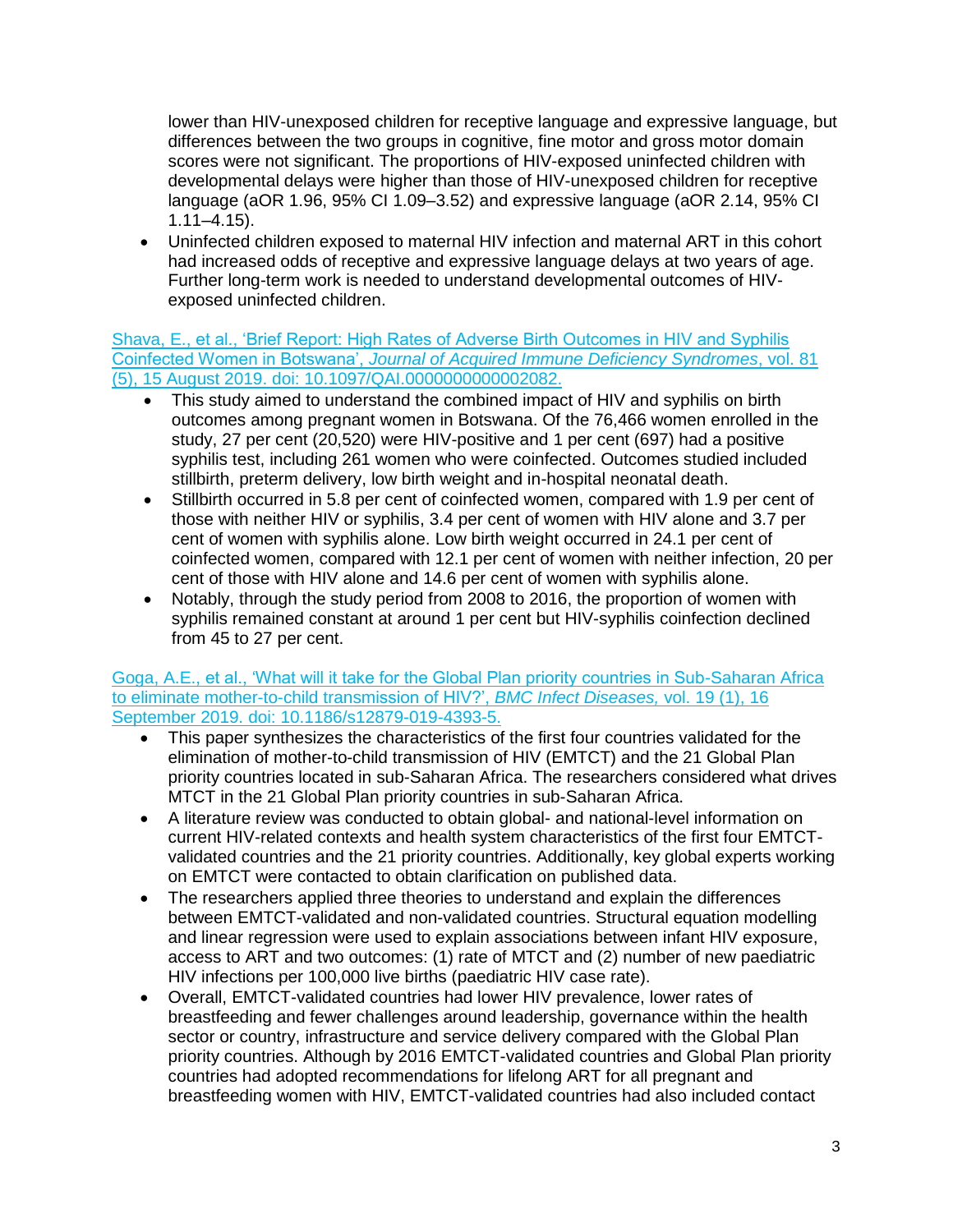tracing with assisted partner notification and integrated maternal and child health (MCH) and sexual and reproductive health (SRH) services with HIV services. The analysis also showed that the Global Plan priority countries have limited data on key SRH indicators.

• Structural equation modelling and linear regression analysis demonstrated that ART access protects against MTCT; the model included ART access as a mediator in the relationship between the number of HIV-exposed infants and the rate of MTCT. In the modelling, the paediatric HIV case rate was driven by the number of HIV-exposed infants. In the linear regression, ART access alone explains 17 per cent of the case rate while the number of HIV-exposed infants alone explains 81 per cent of the case rate.

[Igumbor, J.O., et al., 'Effect of a Mentor Mother Programme on retention of mother-baby pairs in](https://www.ncbi.nlm.nih.gov/pubmed/31609974)  [HIV care: A secondary analysis of programme data in Uganda',](https://www.ncbi.nlm.nih.gov/pubmed/31609974) *PLoS One*, vol. 14 (10), 14 [October 2019. doi: 10.1371/journal.pone.0223332.](https://www.ncbi.nlm.nih.gov/pubmed/31609974) 

- Community health workers (CHWs) play an important role in promoting retention in HIV treatment and care, and CHW programmes are known to have a positive effect on retention of mother-baby pairs in HIV care in sub-Saharan Africa, notwithstanding inconsistencies in the outcomes of such programmes, The aim of this analysis was to assess the effect of a mothers2mothers (m2m) programme in Uganda that supported mentor mothers on the retention of mother-infant pairs in HIV treatment and care.
- The researchers conducted a secondary analysis of data obtained from the m2m programme in nine East Central districts. Some 1,161 women who were enrolled at PMTCT sites with the 'mentor mothers' intervention were compared with 1,143 women who received standard PMTCT services without the intervention.
- Retention in the PMTCT cascade was significantly higher for mother-baby pairs in the intervention arm compared to those in the control arm across all measured time points (96.7 per cent vs. 65.8 per cent at 6 weeks after birth; 81.5 per cent vs. 42 per cent at 6 weeks after cessation of breastfeeding; and 71.2 per cent vs. 20.6 per cent at 18 months after birth). Relative to the control group, women in the intervention group were less likely to be lost to follow up (aOR 0.05, 95% CI 0.02–0.15). There was no difference in the proportion of the retained mother-baby pairs who received prescribed PMTCT interventions at different time points, but a significantly higher number of mother-baby pairs in the intervention arm were retained at different time points.
- HIV-positive mothers and their HIV-exposed children in the m2m programme in this setting had higher retention in HIV care at every step along the PMTCT cascade. The researchers cite this analysis to recommend further adoption of peer-to-peer models in sub-Saharan Africa complementary to strategies to retain women in care and other health system interventions.

# <span id="page-3-0"></span>**Topic II: HIV prevention**

Baral, [S., et al., 'The disconnect between individual-level and population-level HIV prevention](https://www.thelancet.com/journals/lanhiv/article/PIIS2352-3018(19)30226-7/fulltext)  [benefits of antiretroviral treatment',](https://www.thelancet.com/journals/lanhiv/article/PIIS2352-3018(19)30226-7/fulltext) *The Lancet HIV*, vol. 6 (9), 1 September 2019. doi: [10.1016/S2352-3018\(19\)30226-7.](https://www.thelancet.com/journals/lanhiv/article/PIIS2352-3018(19)30226-7/fulltext)

- In this commentary, the authors note that while treatment as prevention is often heralded as the path to improve HIV outcomes and reduce HIV incidence, scaling up treatment in sub-Saharan Africa has had less than the expected impact on reducing HIV incidence according to population-level observational and experimental data.
- Treatment of an individual does eliminate onward transmission to sero-discordant partners; people living with HIV who achieve and maintain an undetectable viral load by taking antiretroviral therapy (ART) daily as prescribed cannot sexually transmit the virus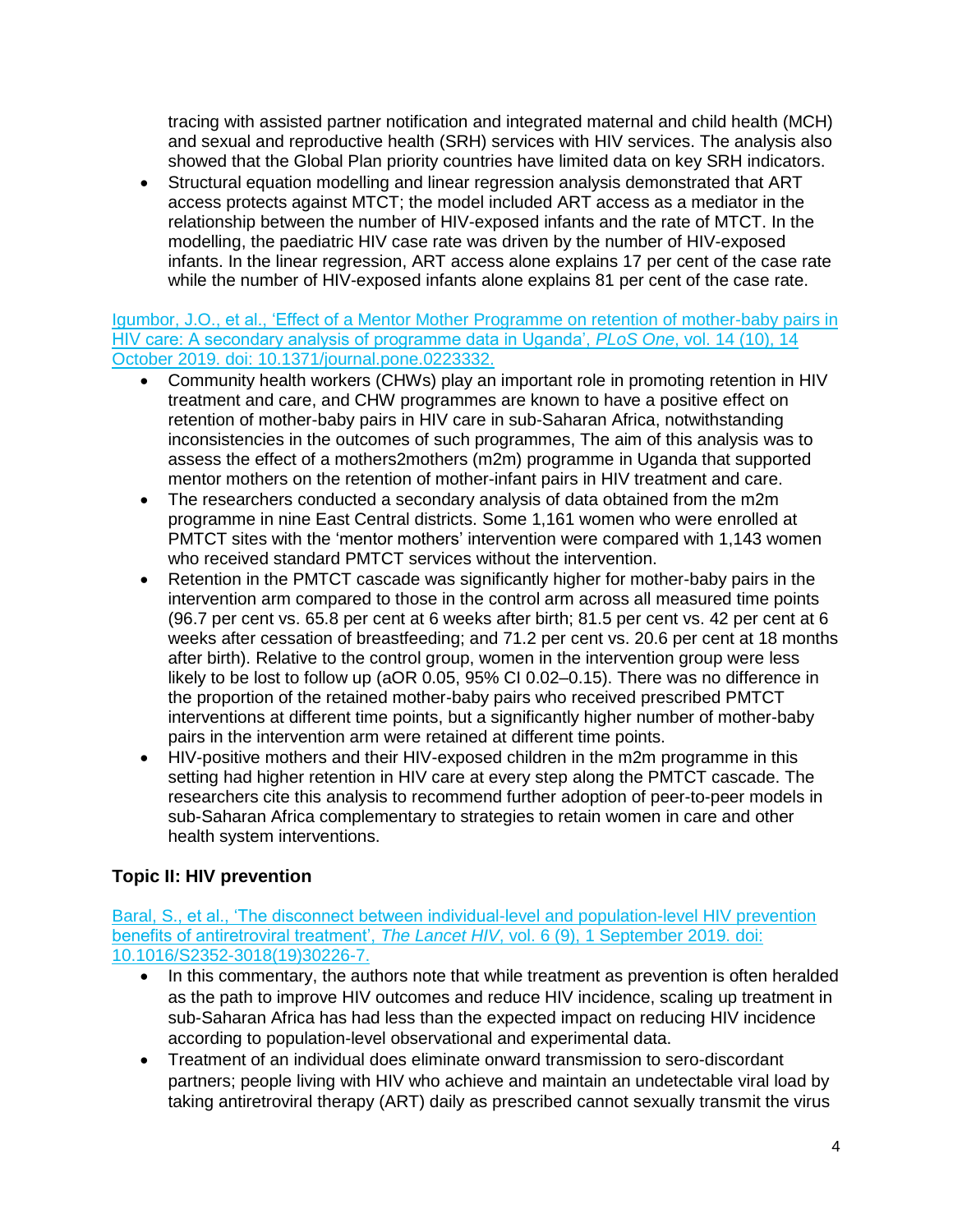to others. However, the prevention results at the population-level are more modest. The authors note that this disconnect might be the result of little attention given to heterogeneities of HIV acquisition and transmission risks that exist in people at risk of and living with HIV, even in the most broadly generalized epidemics.

- According to the authors, available data suggest that "HIV treatment is treatment, HIV prevention is prevention" and the specificity of HIV treatment approaches towards people at highest risk of onward transmission drives the intersection between the two.
- To optimize the potential HIV prevention effects of universal testing and treatment approaches, the authors recommend placing more attention on who is being supported with treatment, rather than focusing only on the targets for how many individuals are reached, and prioritizing populations with a disproportionate burden of HIV risk.

Taggart, [T., et al., 'Getting youth PrEPared: adolescent consent laws and implications for the](https://www.ncbi.nlm.nih.gov/pubmed/31369211)  [availability of PrEP among youth in countries outside of the United States',](https://www.ncbi.nlm.nih.gov/pubmed/31369211) *Journal of the International AIDS Society*[, vol. 22 \(7\), 1 August 2019. doi: 10.1002/jia2.25363.](https://www.ncbi.nlm.nih.gov/pubmed/31369211)

- While pre-exposure prophylaxis (PrEP) has the potential to curb new infections among adolescents and young people, it is unclear how country-specific laws and policies governing youth access to SRH services impact access to PrEP. The purpose of this review was to analyse laws and policies concerning PrEP implementation and SRH services available to youth in countries with a high HIV incidence.
- The researchers conducted a review of national policies that could impact adolescents' access to PrEP and SRH services and their ability to consent to medical intervention. Countries were included if: (1) there was a high incidence of  $HIV$ ; (2) they had active PrEP trials or PrEP was available for distribution; and (3) information regarding PrEP guidelines was publicly available. The researchers also included a selected number of countries with lower HIV incidence among adolescents.
- Fifteen countries were selected for inclusion in the review, the majority in Eastern and Southern Africa and South Asia. Countries varied considerably in their laws and policies governing adolescents' access to PrEP, HIV testing and SRH services. Six countries had specific polices around the provision of PrEP to those under the age of 18. Five countries required people to be 18 years or older to access HIV testing, and six countries had specific laws addressing adolescent consent for and access to contraceptives.
- The researchers note that adolescents' access to PrEP without parental consent remains limited or uncertain in many countries where this biomedical intervention is needed. Observational and qualitative studies are needed to determine if and how consent laws are followed in relation to providing PrEP to adolescents.

[Roberts, D.A., et al., 'The role of costing in the introduction and scale-up of HIV pre-exposure](https://www.ncbi.nlm.nih.gov/pubmed/31328443)  [prophylaxis: evidence from integrating PrEP into routine maternal and child health and family](https://www.ncbi.nlm.nih.gov/pubmed/31328443)  planning clinics in western Kenya', *[Journal of the International AIDS Society](https://www.ncbi.nlm.nih.gov/pubmed/31328443)*, vol. 22 (S4), 22 [July 2019. doi: 10.1002/jia2.25296.](https://www.ncbi.nlm.nih.gov/pubmed/31328443)

- Providing PrEP through MCH and family planning clinics offers a promising strategy to reach women in settings with high prevalence of HIV. This analysis estimated incremental costs and explored the cost drivers of integrating PrEP delivery into routine MCH and family planning services in Kenya.
- A costing study was conducted from the provider perspective within a PrEP implementation programme for adolescents and young women in Western Kenya. In addition to assessing input costs, the researchers estimated changes in costs if creatinine blood testing were postponed from the time of PrEP initiation to the first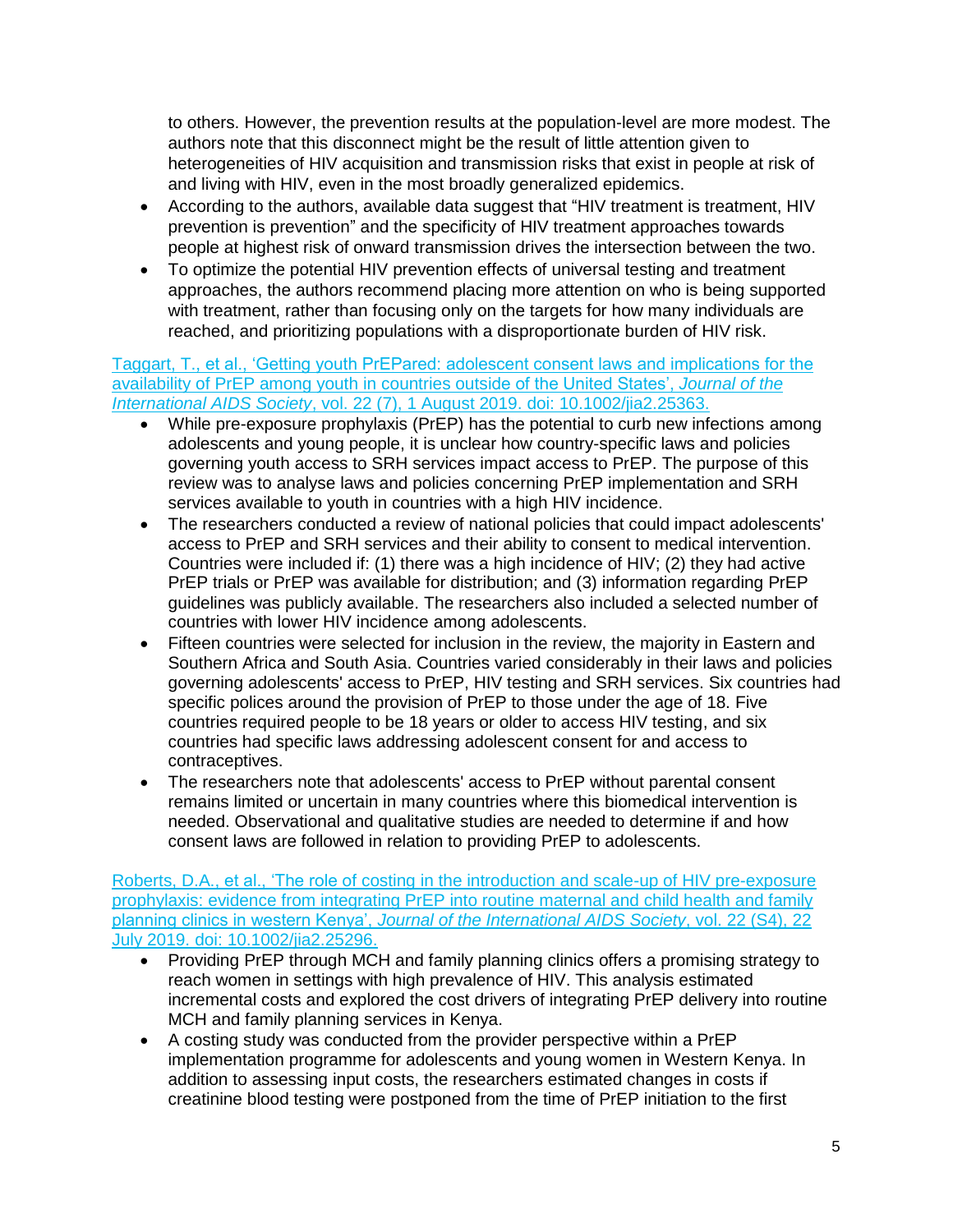follow-up visit and if PrEP were prioritized to clients at high HIV risk using a behavioural risk assessment tool. They also projected costs under Ministry of Health implementation assuming salaries and programme supervision and estimated annual numbers of PrEP visits from programme data from 16 facilities between November 2017 and June 2018.

- For an annual programme output of 24,005 screenings, 4,198 PrEP initiations and 4,427 follow-up visits, the average cost per client-month of PrEP dispensed in the study was US\$26.52. Personnel, drugs and laboratory tests comprised 43 per cent, 25 per cent and 14 per cent of programme costs, respectively. Postponing creatinine testing and prioritizing PrEP delivery to clients at high HIV risk reduced total programme costs by 8 per cent and 14 per cent, respectively. In the Ministry of Health scenario assuming no changes in outputs, the projected cost per client-month of PrEP dispensed decreased to US\$16.54 and total programme costs decreased by 38 per cent.
- The paper concludes that incremental PrEP costs are sensitive to the service delivery strategy used to engage priority populations. Postponing creatinine testing and prioritizing PrEP delivery to clients with higher risks of HIV acquisition may reduce costs.

#### [Eakle, R., et al., 'Understanding user perspectives of and preferences for oral PrEP for HIV](https://www.ncbi.nlm.nih.gov/pubmed/31328429)  [prevention in the context of intervention scale-up: a synthesis of evidence from sub-Saharan](https://www.ncbi.nlm.nih.gov/pubmed/31328429)  Africa', *[Journal of the International AIDS Society](https://www.ncbi.nlm.nih.gov/pubmed/31328429)*, vol. 22 (S4), 22 July 2019. doi: [10.1002/jia2.25306.](https://www.ncbi.nlm.nih.gov/pubmed/31328429)

- To inform PrEP interventions and demand creation, this paper examines individuals' perspectives on adopting and using PrEP among different populations at risk of HIV in sub-Saharan Africa.
- The researchers examined the extent, range and nature of available evidence regarding PrEP uptake and use among the following populations: men who have sex with men, HIV sero-discordant couples, adolescent girls and young women, pregnant and breastfeeding women, women partners of migrant workers and people who use drugs. Thirty-five papers were included in this review.
- Overall, there was little opposition to oral PrEP in these populations. However, there were significant nuances in its broader acceptability, applicability and usability. The researchers identified five themes within which these are discussed: (1) balancing complexities of personal empowerment and stigma; (2) navigating complex risk environments; (3) influences of relationships and partners; (4) efficacy and side effects; and (5) practicalities of use.
- The researchers suggest that while product attributes and the logistics of PrEP delivery and use are important topics, it is vital to consider stigma, the interactions of PrEP use with relationships, and the need for broader understanding of ART for prevention versus treatment.

[Moorhouse, L., et al., 'Application of the HIV prevention cascade to identify, develop and](https://www.ncbi.nlm.nih.gov/pubmed/31328375)  [evaluate interventions to improve use of prevention methods: examples from a study in east](https://www.ncbi.nlm.nih.gov/pubmed/31328375)  Zimbabwe', *[Journal of the International AIDS Society](https://www.ncbi.nlm.nih.gov/pubmed/31328375)*, vol. 22 (S4), 22 July 2019. doi: [10.1002/jia2.25309.](https://www.ncbi.nlm.nih.gov/pubmed/31328375)

- This paper proposes a standardized approach to using the HIV prevention cascade to guide identification and evaluation of prevention-focused interventions and demonstrate its feasibility for this purpose. It does so through an example of a project to develop interventions to improve the use of HIV prevention methods by adolescent girls and young women and male partners in eastern Zimbabwe.
- The proposed approach includes the following steps: (1) measure the HIV prevention cascade for the chosen population and method; (2) identify gaps in the cascade; (3)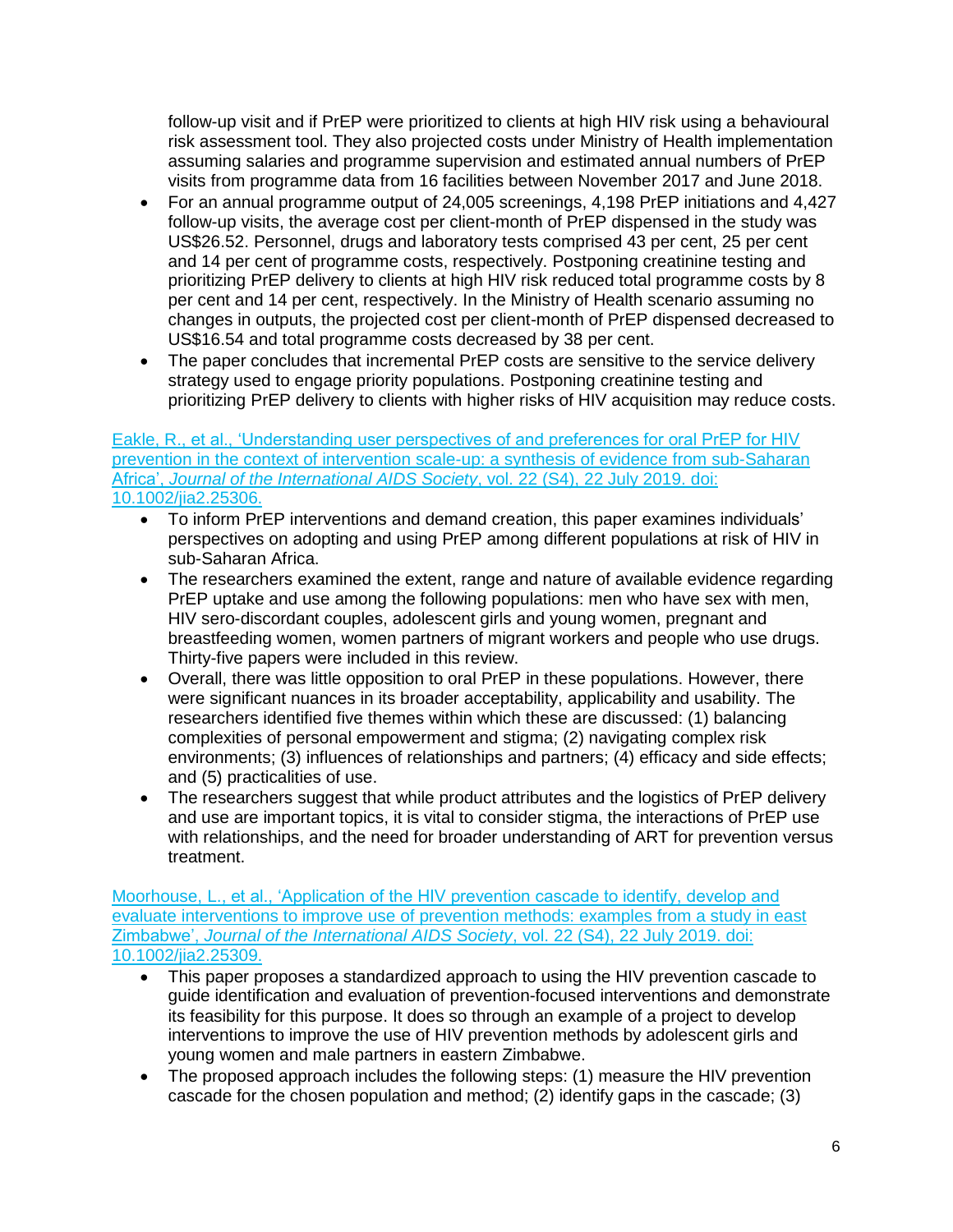identify explanatory factors or barriers contributing to observed gaps; (4) review literature to identify relevant theoretical frameworks and interventions; (5) tailor interventions to the local context; and (6) implement and evaluate the interventions using the cascade steps and explanatory factors as outcome indicators in the evaluation design.

- In Zimbabwe, the first five steps aided the development of four interventions to overcome barriers for the effective usage of PrEP among adolescent girls and young women (aged 15–24 years) and voluntary medical male circumcision in male partners (aged 15 –29 years).
- For young men, the analysis identified gaps in motivation and access as barriers to the uptake of voluntary medical male circumcision; the intervention designed to address these gaps include financial incentives and an education session. For younger women, gaps in motivation, including the lack of risk perception, and lack of access were identified as barriers to PrEP uptake. An interactive counselling game and a text messaging intervention were developed to address these barriers. At the same time, a community-led intervention was developed to address community-level factors underlying gaps in motivation, access and effective use. These interventions are currently being evaluated using outcomes from the HIV prevention cascade.

# <span id="page-6-0"></span>**Topic III: HIV testing and diagnostics**

[Anaba, U.C., et al. 'Missed opportunities for early infant diagnosis of HIV in rural North-Central](mailto:https://www.ncbi.nlm.nih.gov/pubmed/31365571)  [Nigeria: A cascade analysis from the INSPIRE MoMent study',](mailto:https://www.ncbi.nlm.nih.gov/pubmed/31365571) *PLoS One*, vol. 14 (7), 31 July [2019. doi: 10.1371/journal.pone.0220616.](mailto:https://www.ncbi.nlm.nih.gov/pubmed/31365571)

- Early identification of HIV-infected infants for treatment is critical for survival. Efficient uptake of early infant diagnosis (EID) requires timely presentation of HIV-exposed infants, same-day sample collection and prompt release of results. The Mother Mentor (MoMent) study in Nigeria investigated the impact of structured peer support on EID presentation and maternal retention. This cascade analysis highlights missed opportunities for EID and infant treatment initiation during the study.
- Pregnant women living with HIV and their infants were recruited at 20 rural primary health centres. Routine infant HIV testing was performed at centralized laboratories using dried blood spot samples ideally collected by two months of age. EID outcome data were abstracted from case report forms and facility registers.
- Out of 497 women enrolled, delivery data were available for 445 women (90.8 per cent), to whom 415 of 455 (91.2 per cent) infants were live-born. Among the infants with available data, 341 (83.6 per cent) presented for dried blood spot sampling at least once. Only 257 (75.4 per cent) were sampled, including 210 who were sampled at first presentation. Among these sampled infants, 199 (77.4 per cent) had results available up to 28 months post-collection. Two infants (1.0 per cent) tested HIV-positive; one of them died before treatment initiation and the other was lost to follow-up.
- While nearly 85 per cent of infants presented for sampling, there were multiple missed opportunities. The researchers note that this was largely due to health system gaps and not necessarily patient-level failures, including infants presenting without being sampled, presenting multiple times before samples were collected and not receiving results after testing. Neither of the two HIV-positive infants were linked to treatment within the followup period. The researchers urge for quality improvement approaches to be optimized for EID availability, consistent dried blood spot sample collection, efficient processing and release of results, and prompt infant treatment initiation.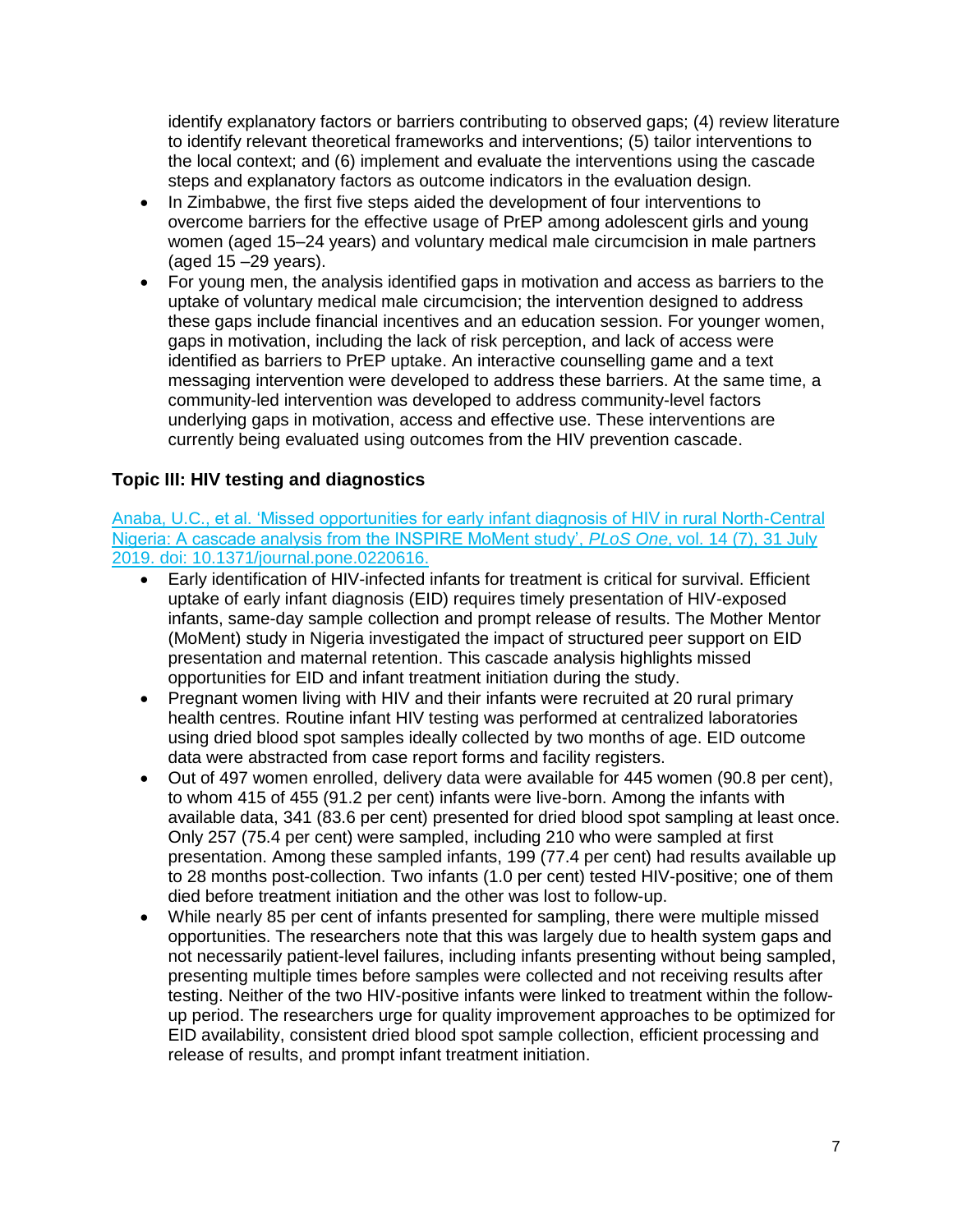### Nicholas, S., et al., 'Point‐of‐[care viral load monitoring: outcomes from a decentralized HIV](https://doi.org/10.1002/jia2.25387)  programme in Malawi', *[Journal of the International AIDS Society](https://doi.org/10.1002/jia2.25387)*, vol. 22, 23 August 2019, [doi:10.1002/jia2.25387](https://doi.org/10.1002/jia2.25387)

- Routinely monitoring the HIV viral load of people living with HIV and on ART facilitates intensive adherence counselling and faster switch of ART regimens when treatment failure is indicated. Yet standard viral load testing in centralized laboratories can be time‐ intensive and logistically difficult in low‐resource settings. This paper evaluates the outcomes of the first four years of routine viral load monitoring using point‐of‐care technology, implemented by Médecins Sans Frontières (MSF) in rural clinics in Malawi.
- The researchers conducted a retrospective cohort analysis of patients eligible for routine viral load testing between 2013 and 2017 in four decentralized ART clinics and the district hospital in Chiradzulu, Malawi. Viral load testing coverage and the treatment failure cascade (from suspected failure to viral load suppression after regimen switch) were assessed.
- Among 21,400 eligible patients, coverage of viral load testing was at 85 per cent and viral load suppression was found in 89 per cent of those tested. In the decentralized clinics, 88 per cent of test results were reviewed on the same day as blood collection, whereas in the district hospital the median turnaround time for results was 85 days. Among 1,544 first‐line ART patients with suspected failure, 30 per cent were suppressed (viral load less than 1,000 copies/mL), 35 per cent were treatment failures and 35 per cent had incomplete viral load follow‐up. Among treatment failures, 540 (80 per cent) were switched to a second-line regimen, with a higher switch rate in the decentralized clinics than in the district hospital (86 per cent vs. 67 per cent) and a shorter median time-to-switch (6.8 months vs. 9.7 months). Similarly, the post-switch viral load testing rate was markedly higher in the decentralized clinics (61 per cent vs. 26 per cent). Overall, 79 per cent of patients with a post‐switch viral load test were suppressed.
- Point-of-care viral load testing at the Chiradzulu district hospital achieved high coverage, and for those identified as treatment failures, good drug regimen switch rates. In decentralized clinics, same‐day test results and shorter time‐to‐switch illustrated the game-changing potential of point-of-care-based viral load testing. The researchers noted that gaps were identified along all steps of the failure cascade; regular staff training, continuous monitoring and demand creation are needed for the success of routine viral load testing.

#### [Tembo, T.A., et al., 'Enhancing an HIV index case testing passive referral model through a](https://www.ncbi.nlm.nih.gov/pubmed/31321917)  [behavioural skills-building training for healthcare providers: a pre-/post-assessment in Mangochi](https://www.ncbi.nlm.nih.gov/pubmed/31321917)  District, Malawi', *[Journal of the International AIDS Society](https://www.ncbi.nlm.nih.gov/pubmed/31321917)*, vol. 22 (S3), 19 July 2019. doi: [10.1002/jia2.25292.](https://www.ncbi.nlm.nih.gov/pubmed/31321917)

- More than one quarter of HIV-positive Malawians remain unaware of their HIV status. Testing the sexual partners, guardians and children of individuals living with HIV – an approach known as index case finding – helps reach more individuals who are unaware of their HIV status. Index case finding can be passive, where the HIV-positive individual (index) invites a contact for HIV testing, or active, where a health provider assists the index with partner notification and offers HIV testing to the partner. This study describes the impact of a behavioural skills-building training for healthcare workers (HCW) in support of implementing Malawi's passive index case finding programme.
- In 2017, HCWs from 36 health facilities in Mangochi were trained for the index case finding programme and began implementation. In 2018, a total of 573 HCWs from these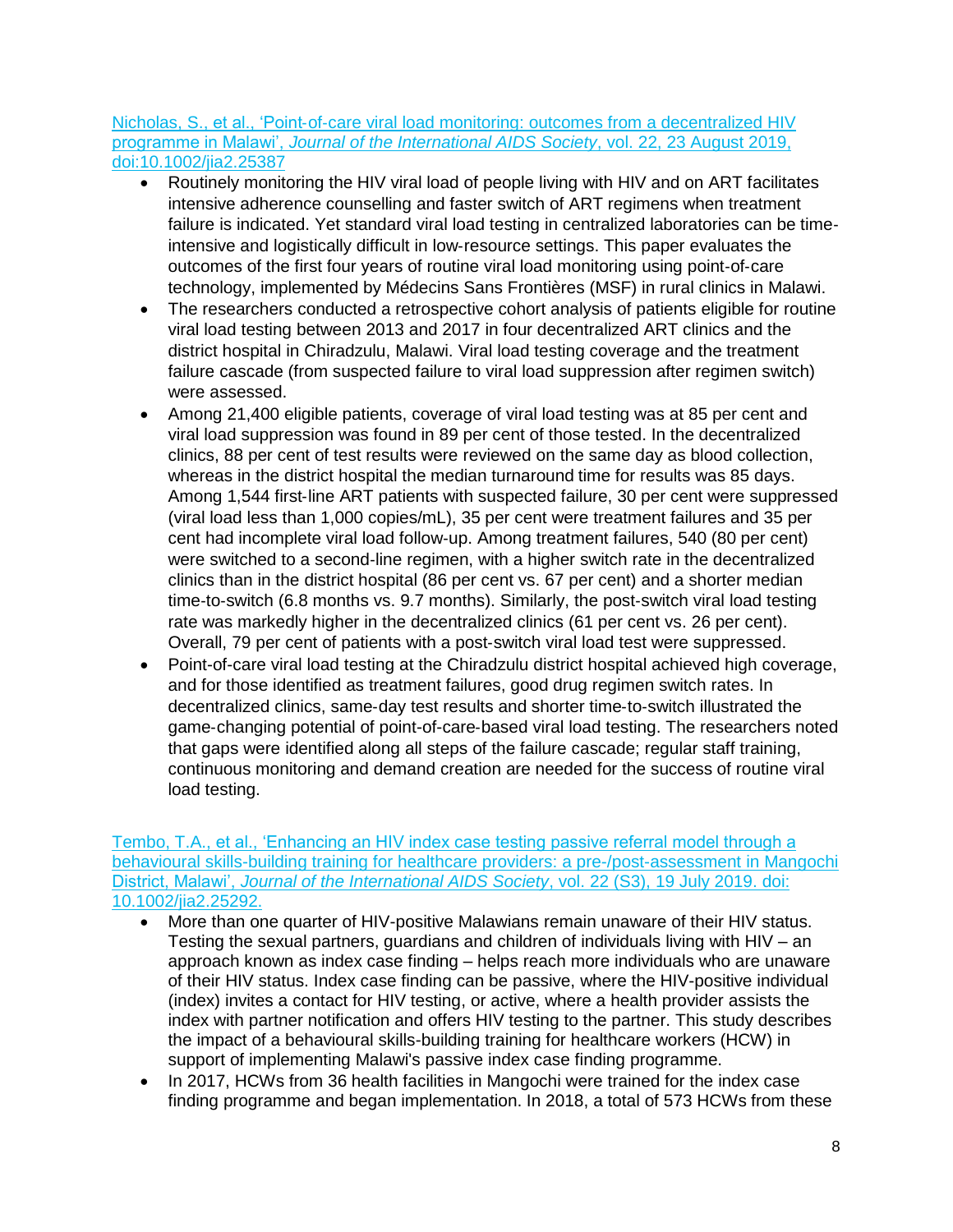facilities received further training. The training focused on identifying untested sexual partners and better equipping individuals who were indexes to issue slips for referrals.

- The mean number of indexes identified per facility-month remained stable after training, from 18.9 in the pre-training period to 21.2 in the post-training period. However, the mean number of partners listed per facility-month increased from 6.3 in the pre-training period to 10.6 in the post-training period. The mean number of contacts who received HIV testing (11.1 in the pre-training period and 24.8 in the post-training period) and the mean number of HIV-positive contacts identified per facility-month (1.3 in the pre-training period and 2.3 in the post-training period) also increased.
- The behavioural skills-building training for HCWs was successful in a range of meaningful outcomes, including identification of HIV-positive individuals in a passive index case programme. The researchers recommend more such approaches to increase access to HIV testing and thus linkage to HIV services.
- See also a study that found index case testing was feasible and had a high yield in 56 public-sector facilities in South Africa: [Davey, J.D., et al., 'HIV Positivity and Referral to](https://www.ncbi.nlm.nih.gov/pubmed/30973546)  [Treatment Following Testing of Partners and Children of PLHIV Index Patients in Public](https://www.ncbi.nlm.nih.gov/pubmed/30973546)  Sector Facilities in South Africa', *[Journal of Acquired Immune Deficiency Syndromes,](https://www.ncbi.nlm.nih.gov/pubmed/30973546)*  [vol. 81 \(4\), 1 August 2019. doi: 10.1097/QAI.0000000000002048.](https://www.ncbi.nlm.nih.gov/pubmed/30973546)

[Tonen-Wolyec, S., et al., 'Acceptability, feasibility, and individual preferences of blood-based](https://www.ncbi.nlm.nih.gov/pubmed/31260480)  [HIV self-testing in a population-based sample of adolescents in Kisangani, Democratic Republic](https://www.ncbi.nlm.nih.gov/pubmed/31260480)  of the Congo', *PLoS One*[, vol. 14 \(7\), 1 July 2019. doi: 10.1371/journal.pone.0218795.](https://www.ncbi.nlm.nih.gov/pubmed/31260480) 

- Adolescents living in sub-Saharan Africa constitute a vulnerable population at significant risk of HIV infection. This study aims to evaluate the acceptability, feasibility and accuracy of home-based, supervised HIV self-testing (HIVST) as well as their predictors among adolescents living in Kisangani, Democratic Republic of the Congo.
- A cross-sectional, door-to-door survey using a blood-based self-test kit and a peerbased, supervised HIVST was conducted from July to August 2018 in Kisangani. The acceptability and feasibility of HIVST were assessed among adolescents; the accuracy of HIVST was estimated by the sensibility and specificity of the adolescent-interpreted HIV self-test.
- A total of 628 adolescents aged 15–19 years were enrolled, including 369 girls. Acceptability of HIVST was high at 95.1 per cent of all individuals enrolled. The HIVST kit was used correctly by 96.1 per cent of participants, and 65.2 per cent asked for verbal instructions. Most adolescents (93.5 per cent) correctly interpreted their self-test results.
- The correct interpretation decreased significantly when adolescents had no formal education or attended primary school (37 per cent) as compared to those currently attending university (100 per cent; aOR: 0.01, 95% CI 0.004–0.03). The sensitivity of HIVST at home was estimated at 100 per cent and the specificity was 96.0 per cent. The majority of participants affirmed that post-test counselling was essential (68.0 per cent) and that face-to-face counselling was greatly preferred (78.9 per cent).
- The study found that home-based, supervised HIVST using a blood-based self-test and peer-based approach can be used with a high degree of acceptability and feasibility by adolescents living in Kisangani. Misinterpretation of test results is challenging to obtaining good feasibility of HIVST, as seen in this study among adolescents with poor educational level.

# <span id="page-8-0"></span>**Topic IV: Paediatric treatment of HIV**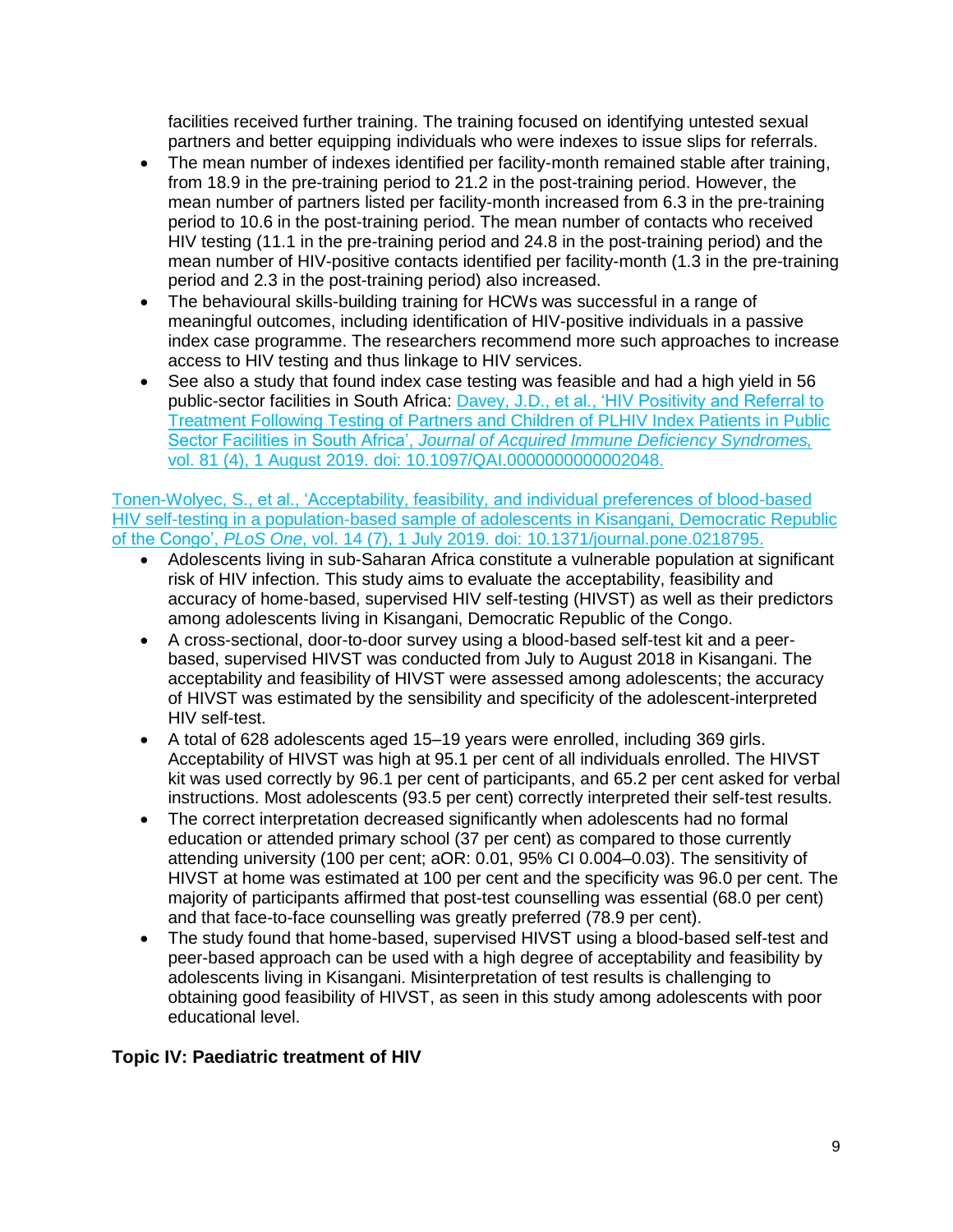Nachman, [S., et al., 'Long-acting or extended-release antiretroviral products for HIV treatment](https://www.ncbi.nlm.nih.gov/pubmed/31307946)  [and prevention in infants, children, adolescents, and pregnant and breastfeeding women:](https://www.ncbi.nlm.nih.gov/pubmed/31307946)  [knowledge gaps and research priorities',](https://www.ncbi.nlm.nih.gov/pubmed/31307946) *The Lancet HIV*, vol. 6 (8), 1 August 2019. doi: [10.1016/S2352-3018\(19\)30147-X.](https://www.ncbi.nlm.nih.gov/pubmed/31307946) 

- Antiretroviral agents with long-acting properties have potential to improve treatment outcomes substantially for people living with HIV. In November 2017, the Long-Acting/Extended Release Antiretroviral Resource Program (LEAP) convened a workshop with the aim of shaping the research agenda and promoting early development of long-acting or extended-release products for specific populations: pregnant and lactating women, children aged up to 10 years and adolescents aged 10– 19 years.
- The goals included strategies and principles to ensure that the needs of children, adolescents and pregnant and lactating women are considered when developing longacting formulations.
- The researchers point out that research should focus not only on how best to transition long-acting products to these populations but also on early engagement across sectors and among stakeholders. They urge for a parallel rather than sequential approach when establishing adult, adolescent and paediatric clinical trials and seeking regulatory approval. They also call for pregnant and lactating women to be included in adult clinical trials and improving trial designs to be adolescent-friendly to improve the recruitment and retention of young people.

### Bartlett, [A.W., et al., 'Use and Outcomes of Antiretroviral Monotherapy and Treatment](https://www.ncbi.nlm.nih.gov/pubmed/31395514)  [Interruption in Adolescents with Perinatal HIV Infection in Asia,'](https://www.ncbi.nlm.nih.gov/pubmed/31395514) *Journal of Adolescent Health*, [vol. 65 \(5\), November 2019. doi: 10.1016/j.jadohealth.2019.05.025.](https://www.ncbi.nlm.nih.gov/pubmed/31395514)

- Antiretroviral monotherapy and treatment interruption are potential strategies for perinatally infected adolescents living with HIV, who face challenges maintaining effective combination ART. This study assessed the use and outcomes for adolescents receiving monotherapy or undergoing treatment interruption in a regional Asian cohort.
- The study included data from adolescents who experienced at least two weeks of lamivudine or emtricitabine monotherapy or treatment interruption and trends in CD4 count and HIV viral load during and after episodes.
- Of 3,448 perinatally infected adolescents, 84 (2.4 per cent) experienced 94 monotherapy episodes and 147 (4.3 per cent) experienced 174 treatment interruptions. Monotherapy was associated with older age, HIV RNA greater than 400 copies/mL, younger age at ART initiation and exposure to at least two combination ART regimens. Treatment interruption was associated with CD4 count less than 350 cells/μL, HIV RNA greater than or equal to 1,000 copies/mL, ART adverse events and commencing ART at or after 10 years of age compared with under 3 years of age. Those who experienced monotherapy or treatment interruption for more than 6 months had worse immunologic and virologic outcomes.
- The researchers conclude that until challenges of treatment adherence, engagement in care and combination ART durability/tolerability are met, monotherapy and treatment interruption will lead to poor long-term outcomes.

[Carlucci, J.G., et al., 'Attrition of HIV-positive children from HIV services in low-](https://www.ncbi.nlm.nih.gov/pubmed/31483375) and middle[income countries: a systematic review and meta-analysis',](https://www.ncbi.nlm.nih.gov/pubmed/31483375) *AIDS*, EPub ahead of print, 2 [September 2019. doi: 10.1097/QAD.0000000000002366.](https://www.ncbi.nlm.nih.gov/pubmed/31483375)

• This systematic review and meta-analysis of studies published through April 2016 examine the magnitude of attrition from HIV services within 60 months of follow-up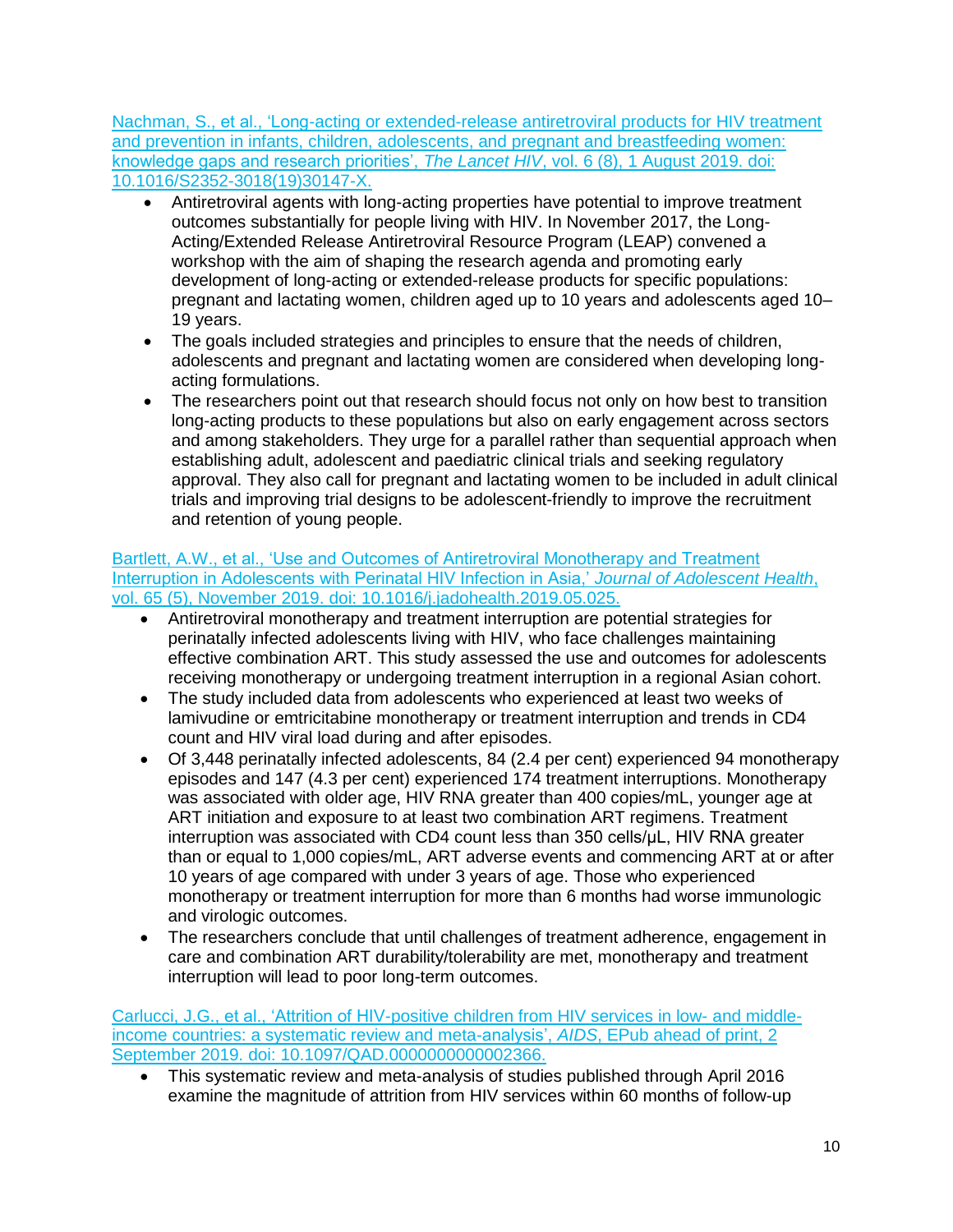among children living with HIV in low- and middle-income countries. Attrition included loss to follow-up and death.

- From 3,040 unique studies, 91 met the researchers' eligibility criteria and were included in the analysis. They represented 147,129 children living with HIV, and the majority of studies (83 per cent) were from Africa.
- Most attrition occurred in the first six months of follow-up, increasing to 23 per cent by 36 months. Children with HIV receiving ART had significantly better retention in care than those not on ART. Studies that performed case-finding and tracing for those lost to follow-up had better retention in care up to 24 months of follow-up.
- The researchers highlight that their analysis shows a high rate of attrition of children from HIV services in low- and middle-income countries. Factors that may improve retention in care as seen in the studies in this analysis include decentralized patient support, including tracing, and early ART initiation.

# <span id="page-10-0"></span>**Topic V: HIV service delivery for adolescents and young people**

Maskew, [M., et al., 'Adolescent HIV treatment in South Africa's national HIV programme: a](https://www.download.thelancet.com/journals/lanhiv/article/PIIS2352-3018(19)30234-6/fulltext)  retrospective cohort study,' *The Lancet HIV*[, vol. 6 \(11\), 1 October 2019, doi: 10.1016/S2352-](https://www.download.thelancet.com/journals/lanhiv/article/PIIS2352-3018(19)30234-6/fulltext) [3018\(19\)30234-6.](https://www.download.thelancet.com/journals/lanhiv/article/PIIS2352-3018(19)30234-6/fulltext)

- Using routinely collected laboratory data from South Africa's National HIV Programme, the study aimed to quantify the numbers of adolescents accessing HIV care and treatment over time, characterize the role of perinatal infection in these trends and estimate proportions of adolescents seeking HIV services and ART in South Africa's public sector.
- The researchers reviewed data from 2005 to 2016 to estimate the total number of children and adolescents (aged 1–19 years) entering HIV care with a CD4 cell count or viral load test result as well as the proportion in care and receiving ART with at least one viral load test result. The analyses were stratified by gender and by whether the patient entered care at younger than 15 years (probably perinatally infected) or at 15–19 years (probably infected in adolescence).
- In this study period, 730,882 children and adolescents entered into care. Around half were adolescents (aged 15–19 years), and 301,242 (88 per cent) of the adolescents were girls. The number of virologically monitored patients aged 15–19 years receiving ART increased from 7,949 in 2005–2008 to 80,918 in 2013–2016. About 66 per cent (92,783) of adolescents seeking care started ART by 2016, well below the UNAIDS target of treatment for 90 per cent of those diagnosed. The researchers projected that the number of adolescents on ART will continue to rise.
- The researchers suggest that the increase in adolescents aged 15–19 years receiving ART reflect the ageing of children entering care at ages 1–14 years and increases in care-seeking among horizontally infected adolescents aged 15–19 years. However, there is still a large group of adolescents seeking care who do not receive ART, which suggests an urgent need for interventions to increase uptake of ART and improve services for this population.
- See also the commentary: A. Pettifor, L. Filiatreau and S. Delany-Moretlwe, 'Time to [strengthen HIV treatment and prevention for youth'.](https://www.thelancet.com/journals/lanhiv/article/PIIS2352-3018(19)30232-2/fulltext)

Haghighat, [R., et al., 'Transition Pathways Out of Pediatric Care and Associated HIV Outcomes](https://www.ncbi.nlm.nih.gov/pubmed/31335586)  [for Adolescents Living With HIV in South Africa',](https://www.ncbi.nlm.nih.gov/pubmed/31335586) *Journal of Acquired Immune Deficiency Syndromes,* [vol. 82 \(2\), 1 October 2019. doi: 10.1097/QAI.0000000000002125.](https://www.ncbi.nlm.nih.gov/pubmed/31335586)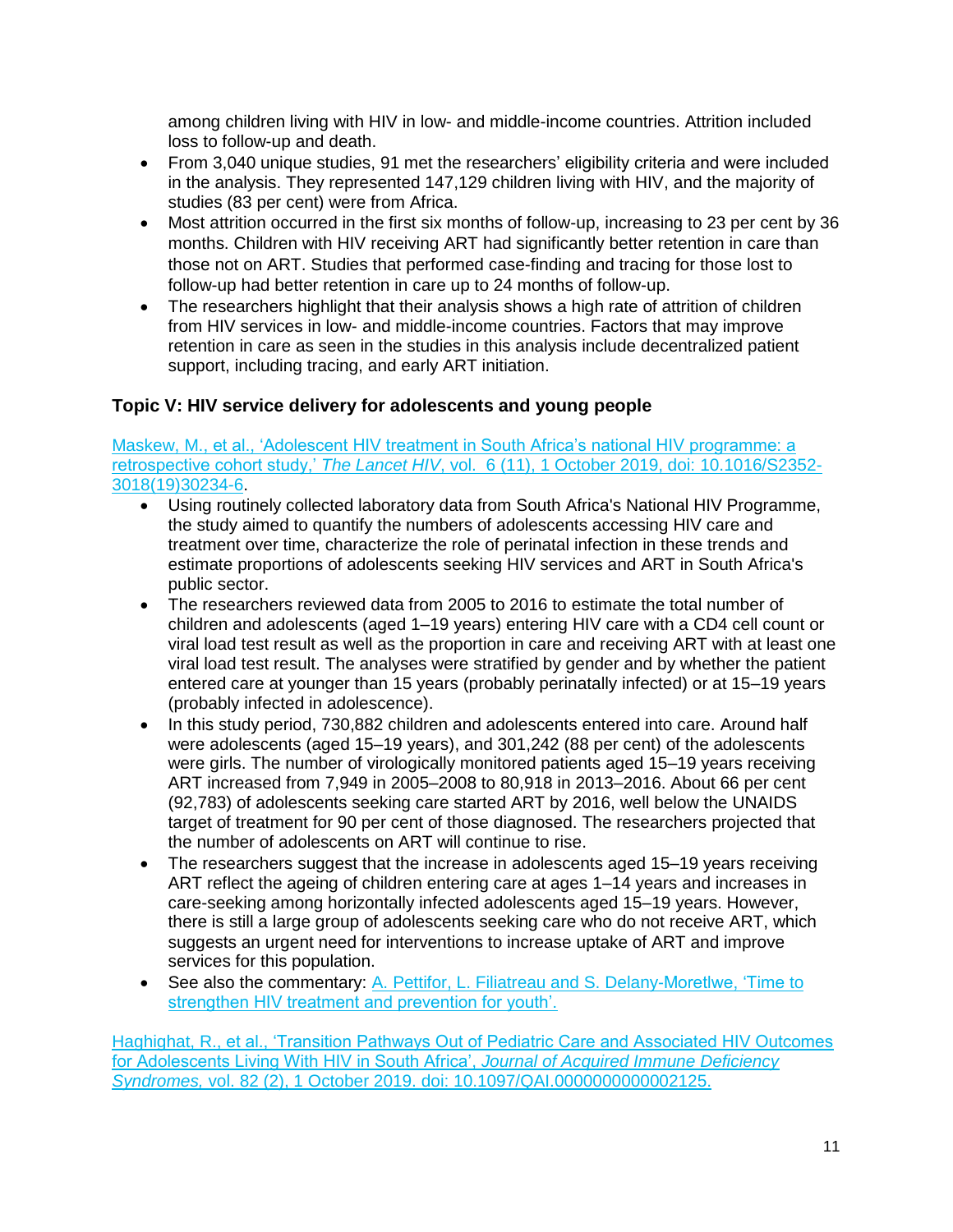- This study aimed to add to the understanding of transitions from paediatric to adult care among adolescents living with HIV in sub-Saharan Africa's public health sector. The researchers investigated pathways of transition and their associations with HIV outcomes in a longitudinal cohort of adolescents living with HIV in South Africa, using both clinic-based and community-tracing methods.
- Patient data were extracted through December 2017 for 951 adolescents (aged 10–19 years) initiated on ART in a health district of the Eastern Cape, South Africa. Pathways in HIV care were identified by tracing movements across facility care types and levels. Thematic analyses of semi-structured health care provider interviews identified transition support at facilities.
- Only 57.8 per cent of adolescents had initiated ART in paediatric care and 20.4 per cent of the total cohort had transitioned out of paediatric HIV care. Among the 42.2 per cent who had initiated ART in non-paediatric care, 93.8 per cent remained exclusively in nonpaediatric care. The median age at first transition was 14 years. Two main pathways were identified: classical transition to adult HIV care (43.3 per cent) and down referral transition to primary health care clinics (56.7 per cent). In the classical transition pathway, adolescents transitioned out of pediatric care into specialized adult HIV care in a hospital or community health centres, remaining within secondary or tertiary care. In the down referral transition pathway, adolescents experienced transition out of pediatric care simultaneously with and because of a down referral to a primary health clinic where they received generalized adult HIV care.
- Across pathways, 27.3 per cent experienced cyclical transition or repeated movement between paediatric and non-paediatric care. Independent of covariates, adolescents with down referral transition were less likely to demonstrate viral failure (aOR 0.21, 95% CI 0.10–0.42). Mortality and loss to follow-up were not associated with either pathway. Median post-transition viral load change was not clinically significant or associated with transition pathways.
- This study proposes a contextually relevant model for transitions out of paediatric HIV care among adolescents in South Africa. From the analysis of health care provider interviews, the researchers add that feasible scalable "protocols" may mitigate risk of worsening post-transition HIV outcomes.

### Reif, [L.K., et al., "FANMI": A Promising Differentiated Model of HIV Care for Adolescents in](https://www.ncbi.nlm.nih.gov/pmc/articles/PMC6692183/)  Haiti', *[Journal of Acquired Immune Deficiency Syndromes](https://www.ncbi.nlm.nih.gov/pmc/articles/PMC6692183/)*, vol. 82 (1), 1 September 2019. doi: [10.1097/QAI.0000000000002088.](https://www.ncbi.nlm.nih.gov/pmc/articles/PMC6692183/)

- This study describes a model of differentiated service delivery for adolescents living with HIV called FANMI and the impact of a pilot implementation in Port au Prince, Haiti. Multiple studies have shown that only 60 per cent of adolescents living with HIV in Haiti remain in HIV care one year after the initiation of ART.
- FANMI was designed to address barriers including social isolation, family rejection, stigma and disjointed care with multiple providers. Adolescents enrolled in FANMI met monthly in cohorts of five to eight individuals to facilitate building relationships with peers, bolstering social support and reducing HIV-related stigma. These cohorts were stratified by age (10–15 years and 16–20 years) to address adolescents' unique developmental needs. The structure of each group meeting integrated peer counselling, social activities and medical care by the same providers each time.
- The researchers noted the structure of FANMI streamlined care and "de-medicalized" the HIV visit by expanding patient visits beyond clinical care. Group counselling topics included stigma, disclosure, family rejection and developing coping skills as well as ongoing educational counselling on HIV, risk reduction and adherence.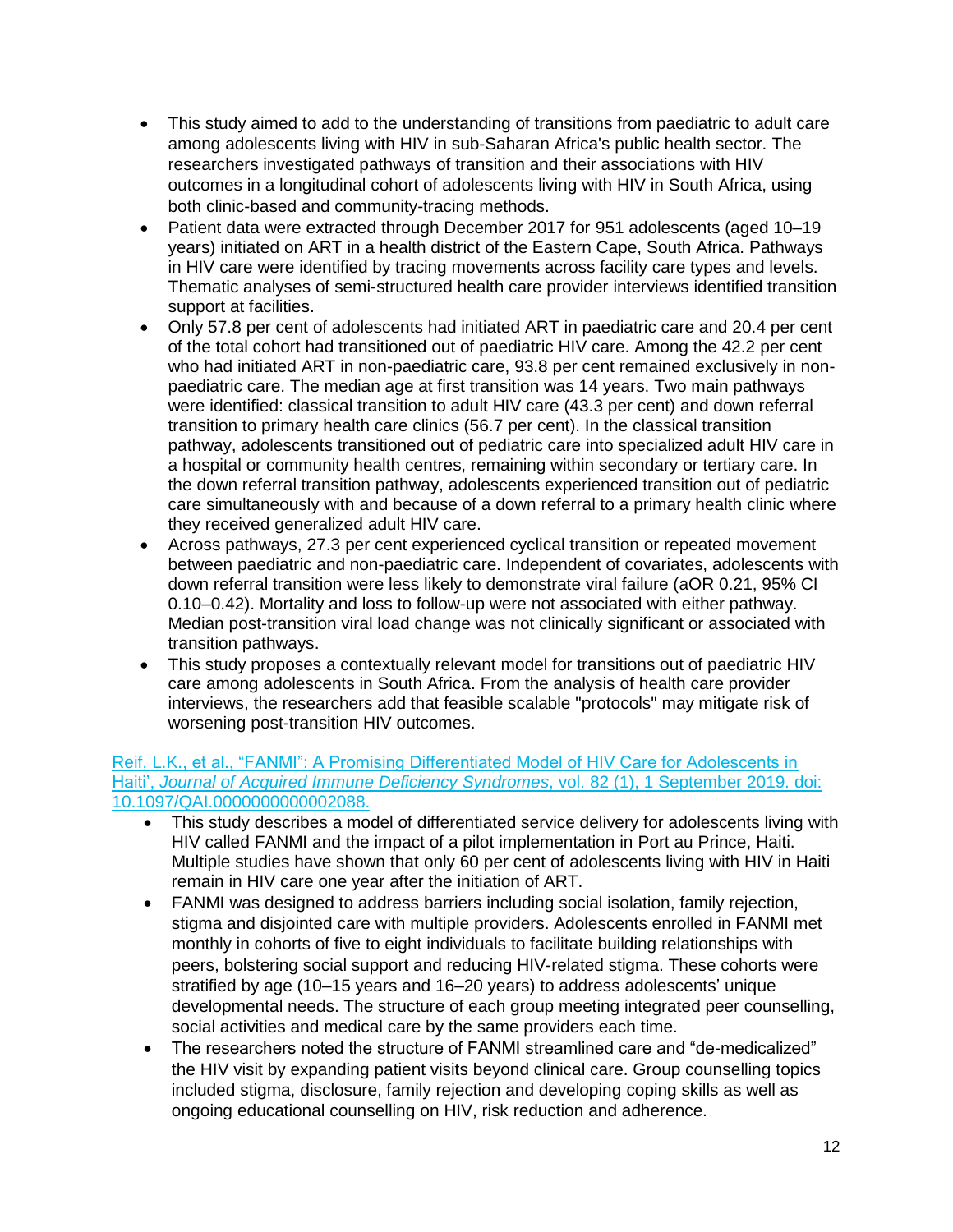- This study included a retrospective chart review from adolescents who participated in the FANMI programme from November 2014 to October 2015. In this time, 50 adolescents participated in the programme with a median age of 17.5 years; 76 per cent were girls. All adolescents were assessed for ART eligibility and initiated ART the same day as HIV testing. At 12 months after ART initiation, 86 per cent of adolescents were retained in care. The proportion of adolescents who reported feeling hopeless in the past 30 days decreased from 38 per cent at enrolment to 20 per cent at 12 months, and the proportion who reported depression decreased from 34 per cent at enrolment to 17 per cent at 12 months. The proportion of adolescents reporting a desire for more emotional support from family and friends decreased from 94 per cent at enrolment to 50 per cent at 12 months. The proportion of participants reporting they used a condom every time they had sex increased from 8 per cent at enrolment to 26 per cent at 12 months.
- The researchers highlight the promising results from this pilot and note that the FANMI model of differentiated care for adolescents is now being evaluated in a large randomized control trial in Haiti with results forthcoming.

#### [Mesic, A., et al., 'Facilitators and Barriers to Adherence to Antiretroviral Therapy and Retention](https://www.ncbi.nlm.nih.gov/pubmed/31093820)  [in Care Among Adolescents Living with HIV/AIDS in Zambia: A Mixed Methods Study',](https://www.ncbi.nlm.nih.gov/pubmed/31093820) *AIDS and Behavior*[, vol. 23 \(9\), September 2019. doi: 10.1007/s10461-019-02533-5.](https://www.ncbi.nlm.nih.gov/pubmed/31093820)

- This mixed-methods study aimed to understand factors that contribute to losses along the HIV continuum of care, especially ART adherence and retention in HIV care, among adolescents living with HIV in Zambia. The methods included six focus group discussions, four in-depth interviews and survey-based interviews with adolescents to identify, understand and describe factors contributing to losses along the continuum of care.
- Through focus group discussions and in-depth interviews, adolescents living with HIV identified barriers at the intrapersonal level (e.g., poverty, lack of adequate nutrition, fear of stigma), interpersonal level (e.g., stigma, disrespectful treatment by providers), institutional/facility level (e.g., lack of adolescent specific services) and community level (e.g., lack of collaboration among organizations, social norms).
- In quantitative interviews, the researchers found that 101 (46 per cent) of the 221 participating adolescents reported missing any clinic appointments in the past three months and about 41 (19 per cent) reporting missing one or more doses of ART in the last week. In the analysis, walking to the site of appointment and being currently employed were predictive of missed visits.

#### Wilson, K.S., et al., 'Health provider training is associated with improved engagement in HIV [care among adolescents and young adults in Kenya',](https://www.ncbi.nlm.nih.gov/pubmed/30932957) *AIDS*, vol. 33 (9), 15 July 2019. doi: [10.1097/QAD.0000000000002217.](https://www.ncbi.nlm.nih.gov/pubmed/30932957)

- In this study, the researchers evaluated factors correlating to initial engagement in HIV care among adolescents and young people (aged 10–24 years) at facilities participating in a larger randomized trial in Kenya. Engagement in care was defined as return for first follow-up visit within 3 months among newly enrolled or recently re-engaged (returning after more than 3 months out of care) adolescents and young people.
- Among the 3,662 adolescents and young people meeting the eligibility criteria, 75.1 per cent were female, 54.5 per cent were older (aged 20–24 years) and 79.5 per cent were on ART. Overall, 2,639 of them returned for care (72.1 per cent) after the enrollment or re-engagement visit. Of note, engagement in care in this population was significantly higher at facilities offering provider training in adolescent-friendly care (85.5 per cent vs.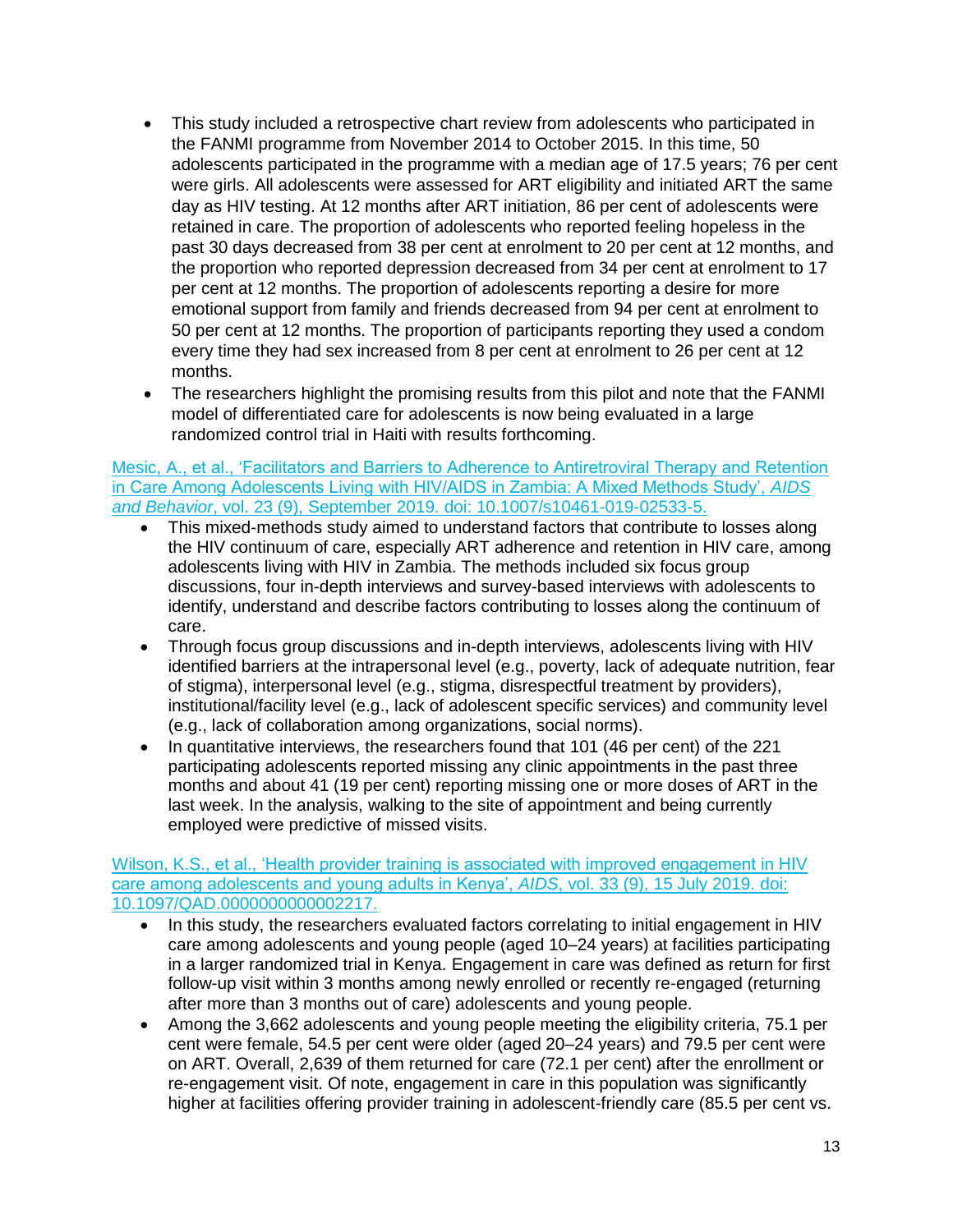67.7 per cent) and at facilities that used the Kenyan government's adolescent care checklist (88.9 per cent vs. 69.2 per cent).

• The researchers suggest that adolescent-specific health provider training and tools may improve quality of care and subsequent engagement of adolescents and young people.

### <span id="page-13-0"></span>**Topic VI: HIV epidemic among adolescent girls and young women**

[Birdthistle, I., et al., 'Recent levels and trends in HIV incidence rates among adolescent girls and](https://www.sciencedirect.com/science/article/pii/S2214109X19304103?via%3Dihub)  [young women in ten high-prevalence African countries: a systematic review and meta-analysis',](https://www.sciencedirect.com/science/article/pii/S2214109X19304103?via%3Dihub)  *The Lancet Global Health*[, vol. 7 \(11\), November 2019. doi: 10.1016/S2214-109X\(19\)30410-3.](https://www.sciencedirect.com/science/article/pii/S2214109X19304103?via%3Dihub)

- The researchers aimed to summarize direct estimates of HIV incidence among adolescent girls and young women since ART was scaled-up in sub-Saharan Africa and before large investments in targeted prevention began in 2016.
- The systematic review and meta-analysis reported HIV incidence data from serological samples collected among adolescent girls and young women (aged 15–24 years) in 10 countries selected for DREAMS investment in 2015 (Eswatini, Kenya, Lesotho, Malawi, Mozambique, South Africa, United Republic of Tanzania, Uganda, Zambia and Zimbabwe). The main outcome was to summarize recent levels and trends in HIV incidence estimates collected between 2005 and 2015 by age and sex and pooled by region.
- There were 51 studies included from 9 of the 10 DREAMS countries. The directly observed HIV incidence rates were lowest among females aged 13–19 years in Kumi, Uganda (0.38 cases per 100 person-years). Directly observed HIV incidence rates were highest in KwaZulu-Natal, South Africa (7.79 per 100 person-years among females aged 15–19 years and 8.63 among those aged 20–24 years), in fishing communities in Uganda (12.40 per 100 person-years among females aged 15–19 years and 4.70 among those aged 20–24 years) and among female sex workers aged 18–24 years in South Africa (13.20 per 100 person-years) and Zimbabwe (10.80).
- In pooled rates from the general population studies, the greatest differences by sex were in the youngest age groups, such as among females aged 15–19 years compared with male peers. Incidence often peaked earlier among high-risk groups compared with general populations. Since 2005, HIV incidence among adolescent girls and young women declined in Rakai, Uganda, and Manicaland, Zimbabwe, as well as among female sex workers in Kenya, but HIV incidence did not decline in the highest-risk communities in South Africa and Uganda.
- The researchers note that there are few sources of direct estimates of HIV incidence in high-burden countries; trend analyses with disaggregated data for age and sex are rare but indicate recent declines among adolescent girls and young women. In some of the highest-risk settings, however, there is little evidence to suggest that ART availability and other efforts slowed transmission by 2016. Despite wide geographical diversity in absolute levels of incidence in adolescent girls and young women, risk relative to males persisted in all settings, with the greatest sex differentials in the youngest age groups.
- See also, commentary: S Abdool Karim and C Baxter, 'HIV incidence rates in [adolescent girls and young women in sub-Saharan Africa'.](https://doi.org/10.1016/S2214-109X(19)30404-8)

[Nguyen, N., et al., 'Sexual Partner Types and Incident HIV Infection Among Rural South African](https://www.ncbi.nlm.nih.gov/pubmed/31169772)  [Adolescent Girls and Young Women Enrolled in HPTN 068: A Latent Class Analysis',](https://www.ncbi.nlm.nih.gov/pubmed/31169772) *Journal of [Acquired Immune Deficiency Syndromes](https://www.ncbi.nlm.nih.gov/pubmed/31169772)*, vol. 82 (1), 1 September 2019. doi: [10.1097/QAI.0000000000002096.](https://www.ncbi.nlm.nih.gov/pubmed/31169772)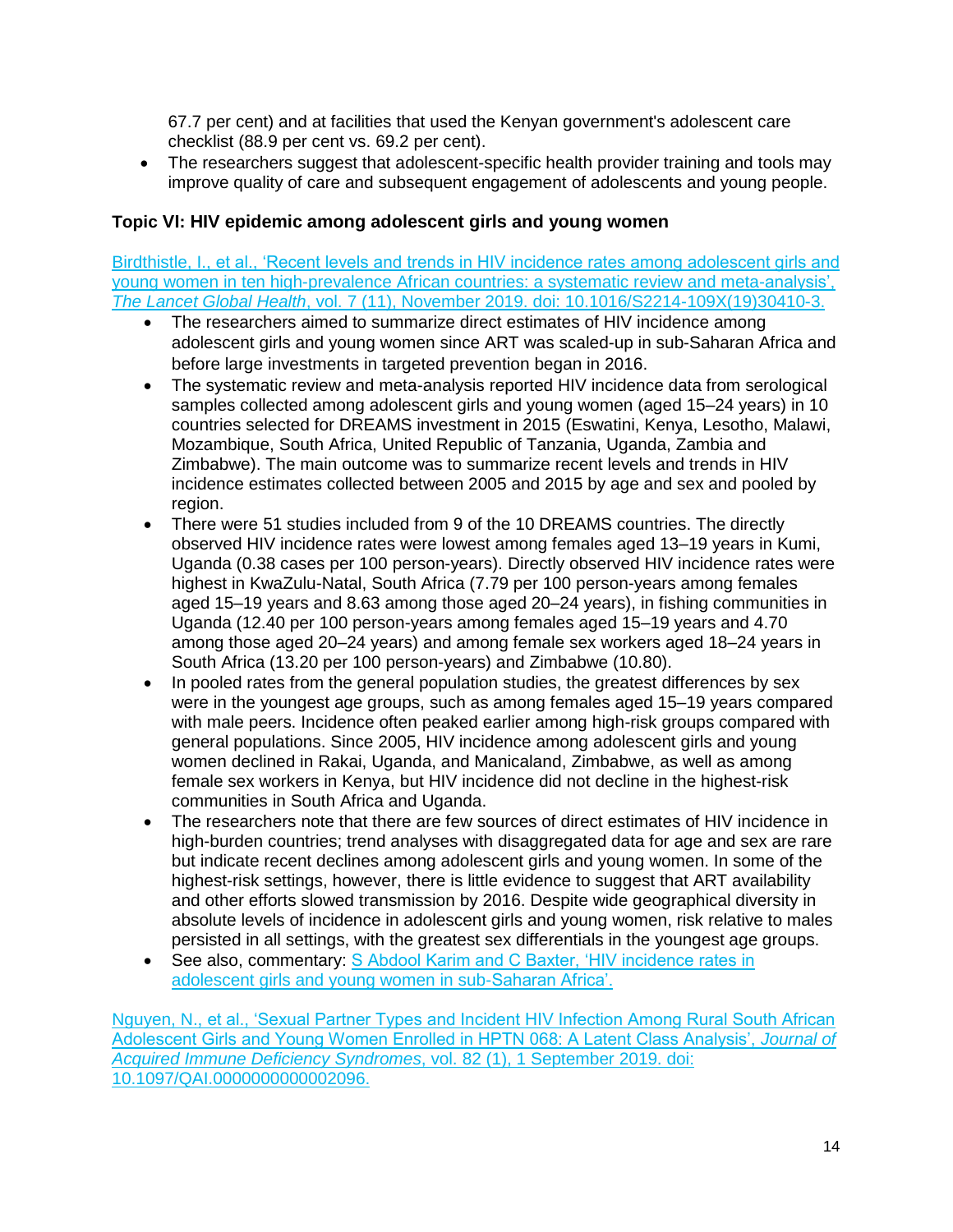- Previous studies have demonstrated that sexual partners are a source of incident HIV infections among adolescent girls and young women in sub-Saharan Africa. This secondary analysis of data from girls and women aged 13–23 years enrolled in a randomized controlled trial of cash transfers for HIV prevention in South Africa examined sexual partner types and their relationship with risks of HIV transmission.
- The adolescent girls and young women in this cohort reported behavioural and demographic characteristics of their three most recent sexual partners, categorized each partner using prespecified labels, and received HIV testing. Latent class analysis was also used to identify partner types from these characteristics.
- There were 2,968 partners reported by 1,034 adolescent girls and young women, of whom 63 acquired HIV. The researchers identified five partner types by latent class analysis: monogamous HIV-negative peer partner; one-time protected in-school peer partner; out-of-school older partner; anonymous out-of-school peer partner; and cohabiting with children in-school peer partner.
- Compared to adolescent girls and young women with only monogamous HIV-negative peer partners, adolescent girls and young women with out-of-school older partners had 2.56 times the risk of acquiring HIV infections (95% CI 1.23–5.33) and adolescent girls and young women with anonymous out-of-school peer partners had 1.72 times the risk of acquiring HIV infections (95% CI 0.82–3.59).
- The authors note that analysis of partner types such as the method seen here can help guide the design of tailored HIV prevention interventions for adolescent girls and young women, providing an evidence base to help target those most at risk of HIV acquisition.

[Pettifor, A, et al., 'Cash plus: exploring the mechanisms through which a cash transfer plus](https://www.ncbi.nlm.nih.gov/pubmed/31328425)  [financial education programme in Tanzania reduced HIV risk for adolescent girls and young](https://www.ncbi.nlm.nih.gov/pubmed/31328425)  women', *[Journal of the International AIDS Society](https://www.ncbi.nlm.nih.gov/pubmed/31328425)*, vol. 22 (S4), 22 July 2019. doi: [10.1002/jia2.25316.](https://www.ncbi.nlm.nih.gov/pubmed/31328425)

- In this qualitative study, the researchers explore experiences, perspectives and reported behaviours of adolescent girls and young women participating in a cash transfer-plus programme in rural United Republic of Tanzania. The programme from PEPFAR DREAMS and implemented with the Sauti Project and WORTH+ includes cash transfer and financial education for out-of-school adolescent girls and young women aged 15–23 years.
- The researchers conducted 60 in-depth interviews and 20 narrative timeline interviews with participating adolescent girls and young women between June 2017 and July 2018, primarily focused on partner choice and transactional sex.
- The study noted that participants in this cash transfer-plus programme discussed behaviours that could reduce HIV risk through decreasing their dependence on male sexpartners. There appeared to be two main mechanisms for this. Young women discussed the cash transfer providing for basic needs (e.g., food, toiletries), which appeared to reduce their dependence on male sex partners who previously provided these goods (e.g., through transactional sex). This experience was more pronounced among the poorest participants. Young women also discussed how the financial education/business development aspect of the programme empowered them to refuse some sex partners; unmarried women discussed these experiences more than married women. Social support from family and programme mentors appeared to strengthen young women's ability to start businesses, produce income and be less dependent on partners.
- The researchers note that the cash transfer programme may have reduced transactional sex that occurred to meet basic needs (one form of transactional sex) in this cohort. The